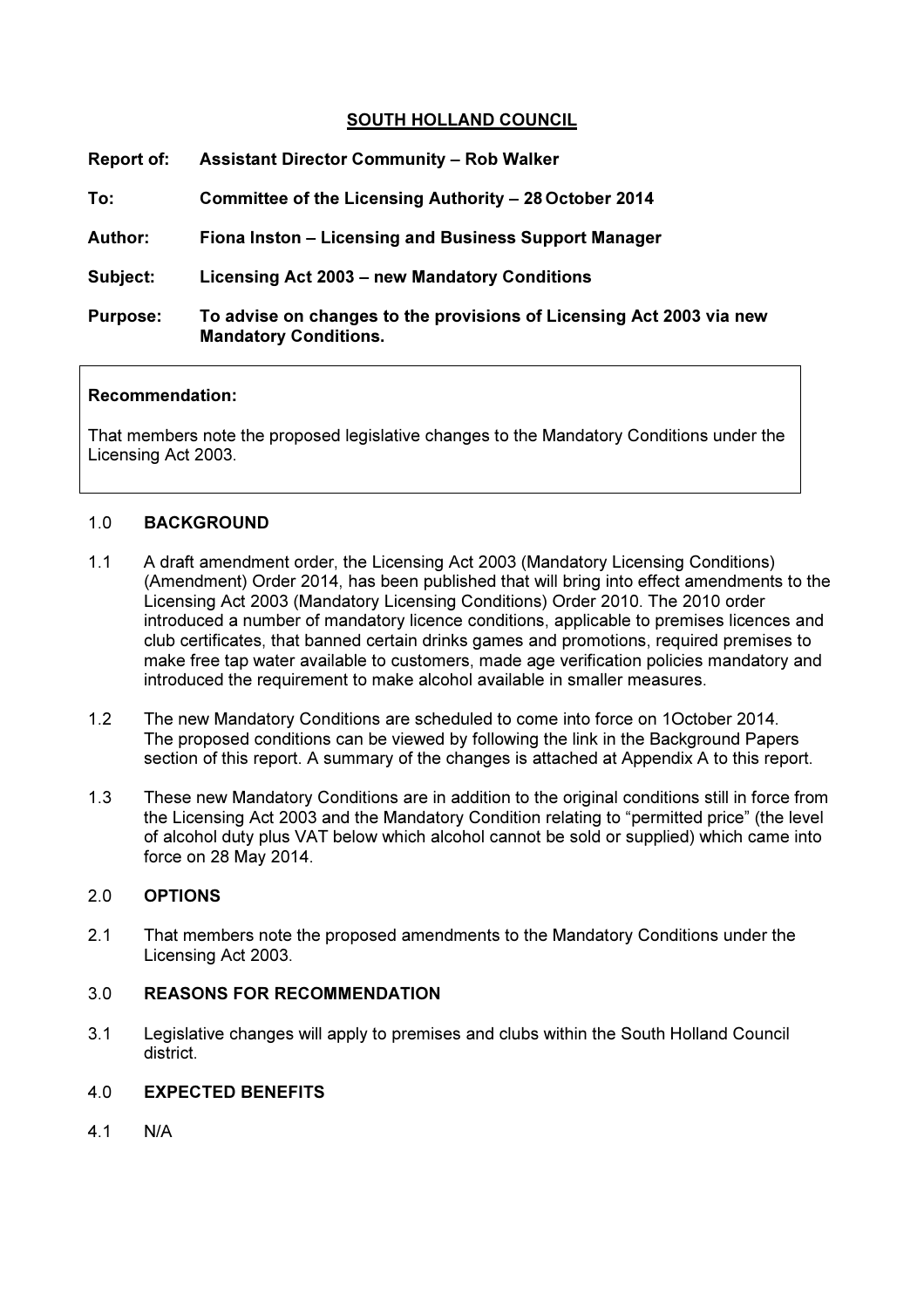## 5.0 IMPLICATIONS

## 5.1 Carbon Footprint / Environmental Issues

5.1.1 It is the opinion of the Report Author that there are no implications.

## 5.2 Constitution & Legal

5.2.1 It is the opinion of the Report Author that there are no implications.

## 5.3 Contracts

5.3.1 It is the opinion of the Report Author that there are no implications.

## 5.4 Corporate Priorities

5.4.1 It is the opinion of the Report Author that there are no implications.

## 5.5 Crime and Disorder

5.5.1 It is the opinion of the Report Author that there are no implications.

## 5.6 Equality and Diversity / Human Rights

5.6.1 It is the opinion of the Report Author that there are no implications.

### 5.7 Financial

5.7.1 It is the opinion of the Report Author that there are no implications.

### 5.8 Risk Management

5.8.1 It is the opinion of the Report Author that there are no implications.

### 5.9 Staffing

5.9.1 It is the opinion of the Report Author that there are no implications.

# 5.10 Stakeholders / Consultation / Timescales

5.10.1 It is the opinion of the Report Author that there are no implications.

# 6.0 WARDS/COMMUNITIES AFFECTED

6.1 All

Background papers:-

Licensing Act 2003 (Mandatory Licensing Conditions) (Amendment) Order 2014: http://www.legislation.gov.uk/uksi/2014/1252/introduction/made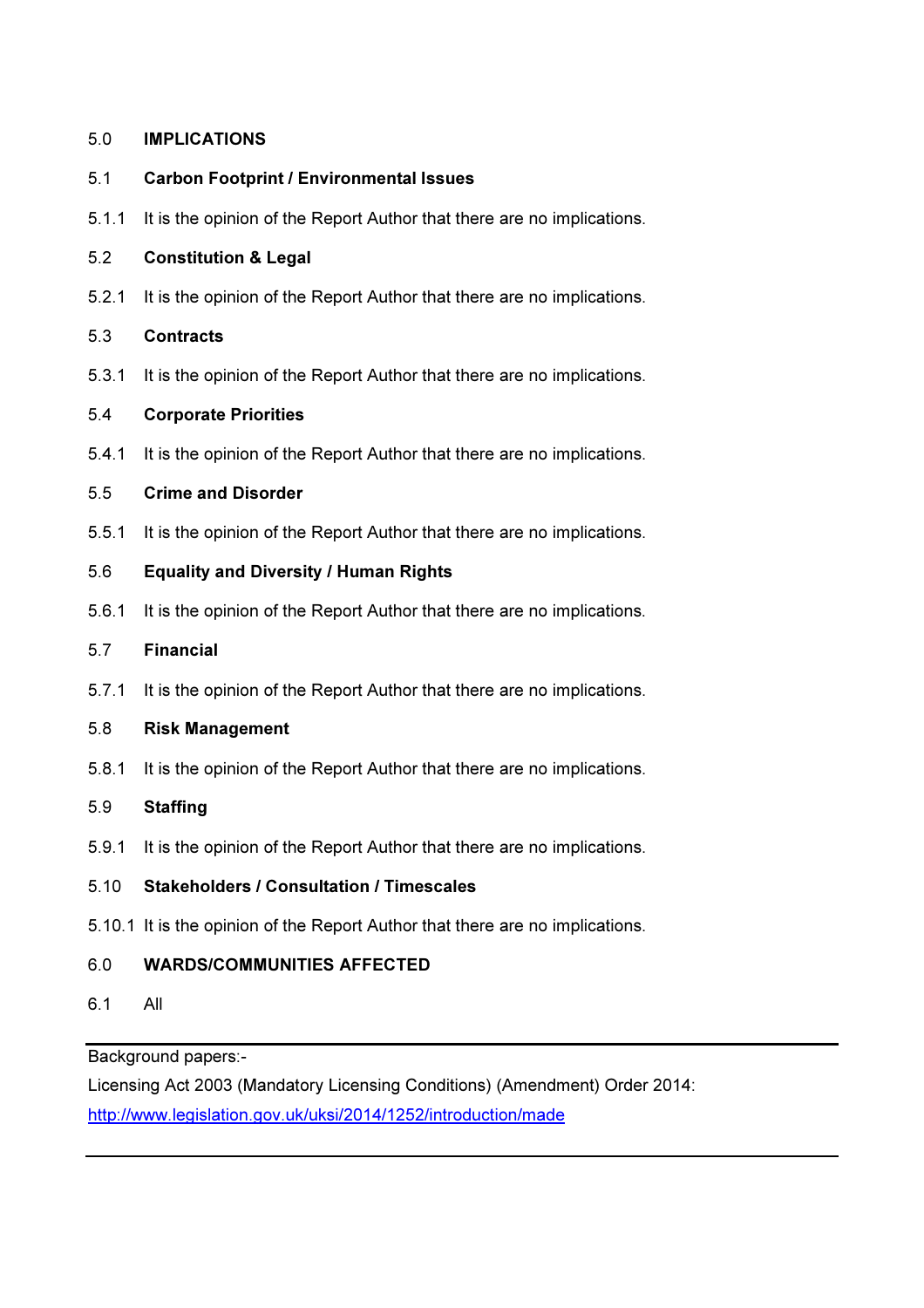# Lead Contact Officer

Name and Post: Fiona Inston – Licensing and Business Support Manager<br>Telephone Number: 01362 656 893 Telephone Number:<br>Email: fiona.inston@breckland-sholland.gov.uk

# Key Decision: No

#### Exempt Decision: No

#### Appendices:

Appendix A – Summary of changes to Mandatory Conditions under the Licensing Act 2003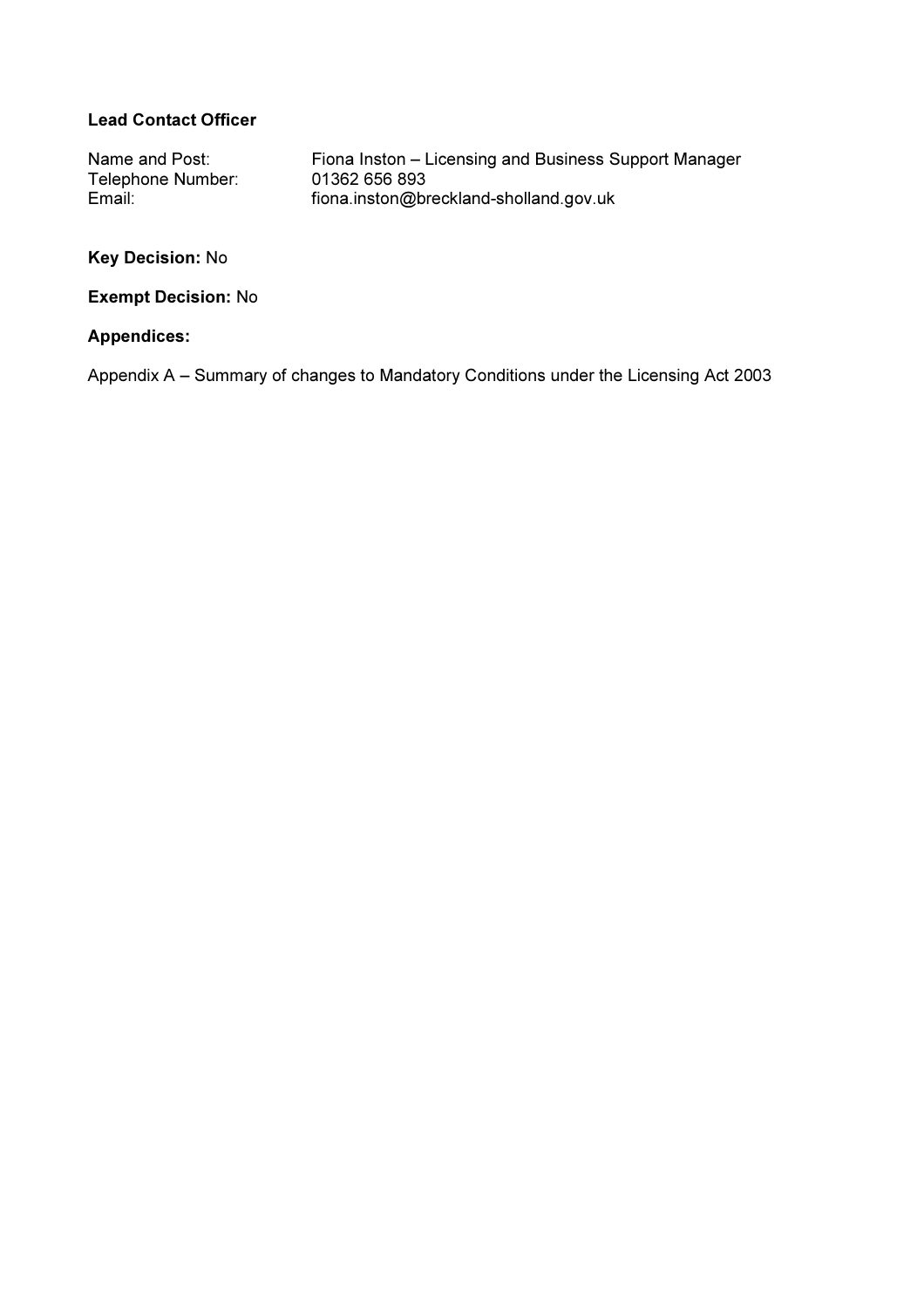### 2014 Draft Order (amendments proposed highlighted)

Schedule 1(1) "The responsible person **must** ensure (as opposed to shall take all reasonable steps) that staff on relevant premises do not carry out, arrange or participate in any irresponsible promotions in relation to the premises."

Schedule 1(2) In this paragraph, an irresponsible promotion means any one or more of the following activities, or substantially similar activities, carried on for the purpose of encouraging the sale or supply of alcohol for consumption on the premises in a manner which carries a significant risk of leading or contributing to crime and disorder, prejudice to public safety, public nuisance, or harm to children-

Schedule 1(2)(b) provision of unlimited or unspecified quantities of alcohol free or for a fixed or discounted fee to the public or to a group defined by a particular characteristic in a manner which carries a significant risk of undermining a licensing objective (words added);

Schedule 1(2)(c) provision of free or discounted alcohol or any other thing as a prize to encourage or reward the purchase and consumption of alcohol over a period of 24 hours or less in a manner which carries a significant risk of undermining a licensing objective (words added);

Schedule 1(2) The responsible person must ensure that free potable water is provided on request to customers where it is reasonably available.

Schedule 1(3) -

(1) The premises licence holder or club premises certificate holder must ensure that an age verification policy is adopted in respect of the premises in relation to the sale or supply of alcohol.

#### (2) The designated premises supervisor in relation to the premises licence must ensure that the supply of alcohol at the premises is carried on in accordance with the age verification policy.(New words added)

(3) The policy must require individuals who appear to the responsible person to be under 18 years of age (or such older age as may be specified in the policy) to produce on request, before being served alcohol, identification bearing their photograph, date of birth and either-

(a) a holographic mark, or

### (b) an ultraviolet feature.

Schedule 1(4) The responsible person must ensure that-

(a) where any of the following alcoholic drinks is sold or supplied for consumption on the premises (other than alcoholic drinks sold or supplied having been made up in advance ready for sale or supply in a securely closed container) it is available to customers in the following measures-

(i) beer or cider: ½ pint;

(ii) gin, rum, vodka or whisky: 25 ml or 35 ml; and

(iii) still wine in a glass: 125 ml;